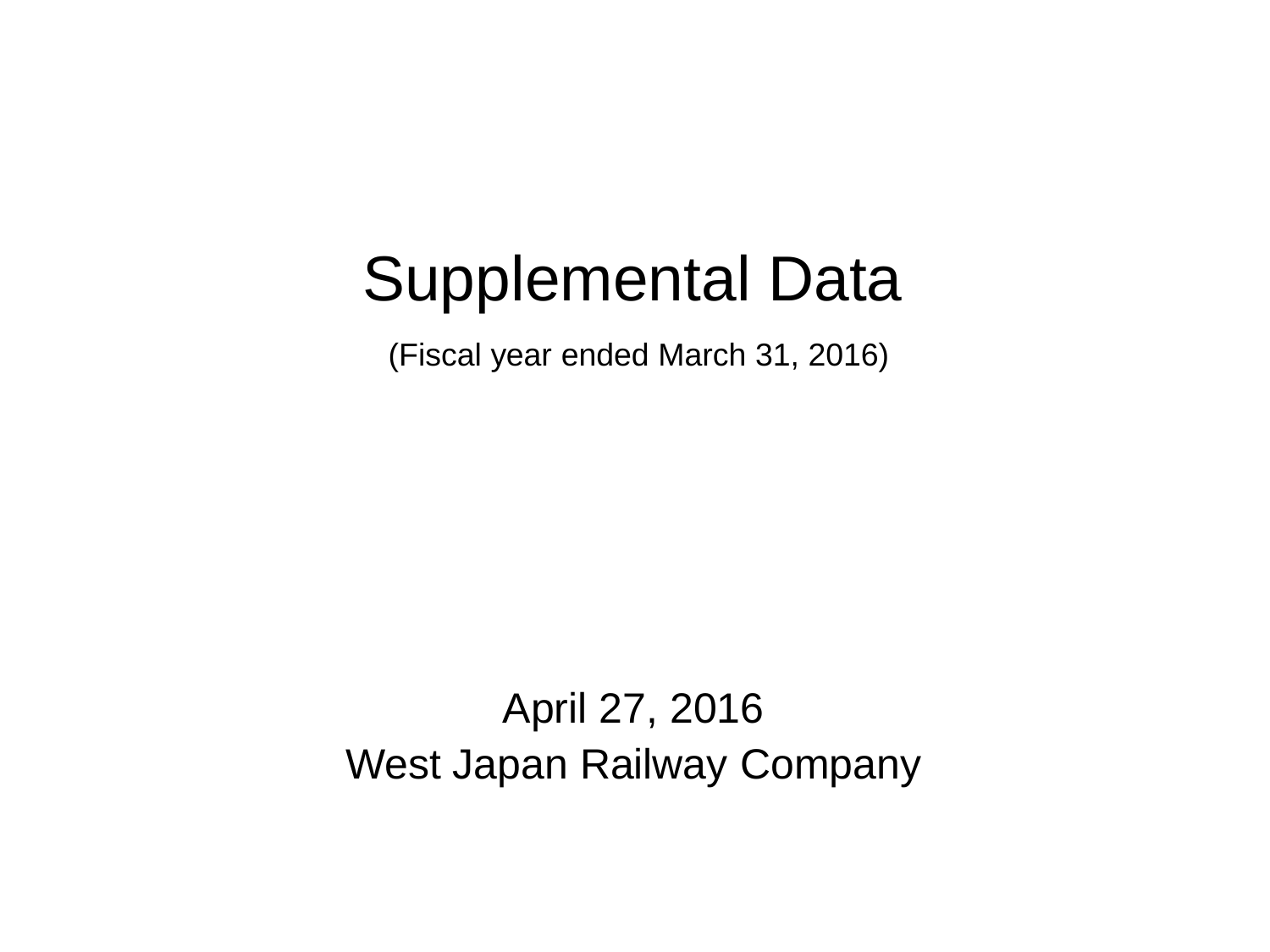| ¥ Billions |  |
|------------|--|
|------------|--|

|                                         | <b>Results</b> | <b>Results</b>         | YoY   |         | Forecasts    | YoY                     |               |
|-----------------------------------------|----------------|------------------------|-------|---------|--------------|-------------------------|---------------|
|                                         | FY2015.3       | FY2016.3<br>(Decrease) |       | $\%$    | FY2017.3     | Increase/<br>(Decrease) | $\frac{9}{6}$ |
|                                         | A              | B                      | B-A   | $B/A-1$ | $\mathbf{C}$ | $C-B$                   | $C/B-1$       |
| <b>[Consolidated]</b>                   |                |                        |       |         |              |                         |               |
| <b>Operating Revenues</b>               | 1,350.3        | 1,451.3                | 100.9 | 7.5     | 1,450.0      | (1.3)                   | (0.1)         |
| Operating Income                        | 139.7          | 181.5                  | 41.7  | 29.9    | 175.5        | (6.0)                   | (3.3)         |
| <b>Recurring Profit</b>                 | 121.9          | 162.2                  | 40.2  | 33.0    | 159.5        | (2.7)                   | (1.7)         |
| Profit attributable to owners of parent | 66.7           | 85.8                   | 19.1  | 28.7    | 106.5        | 20.6                    | 24.0          |
| [Non-Consolidated]                      |                |                        |       |         |              |                         |               |
| <b>Operating Revenues</b>               | 890.9          | 954.2                  | 63.2  | 7.1     | 952.5        | (1.7)                   | (0.2)         |
| <b>Transportation Revenues</b>          | 797.0          | 850.0                  | 53.0  | 6.7     | 848.5        | (1.5)                   | (0.2)         |
| <b>Operating Expenses</b>               | 778.9          | 817.0                  | 38.1  | 4.9     | 816.5        | (0.5)                   | (0.1)         |
| Personnel costs                         | 233.0          | 233.3                  | 0.2   | 0.1     | 223.0        | (10.3)                  | (4.4)         |
| Non personnel costs                     | 369.0          | 392.4                  | 23.4  | 6.3     | 390.5        | (1.9)                   | (0.5)         |
| Energy costs                            | 45.3           | 44.1                   | (1.2) | (2.7)   | 42.0         | (2.1)                   | (4.8)         |
| Maintenance costs                       | 146.7          | 152.8                  | 6.0   | 4.1     | 153.0        | 0.1                     | 0.1           |
| Miscellaneous costs                     | 176.9          | 195.4                  | 18.5  | 10.5    | 195.5        | 0.0                     | 0.0           |
| Depreciation                            | 126.0          | 132.3                  | 6.2   | 5.0     | 137.5        | 5.1                     | 3.9           |
| Operating Income                        | 112.0          | 137.2                  | 25.1  | 22.5    | 136.0        | (1.2)                   | (0.9)         |
| <b>Recurring Profit</b>                 | 92.1           | 116.7                  | 24.6  | 26.7    | 119.0        | 2.2                     | 1.9           |
| Net Income                              | 47.3           | 61.1                   | 13.7  | 29.0    | 82.0         | 20.8                    | 34.2          |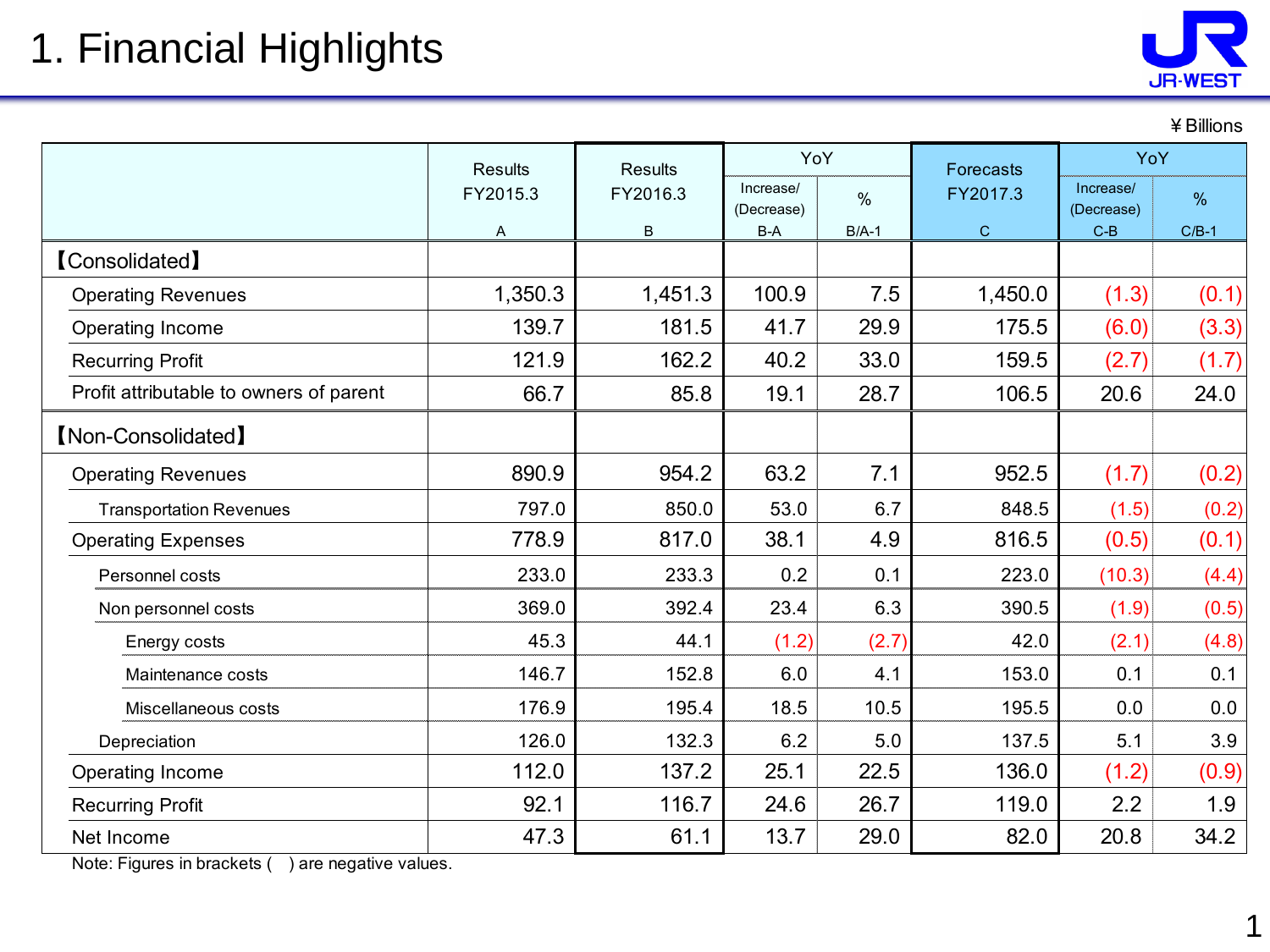#### 2. Non-Consolidated Financial Results



| Billions |  |
|----------|--|
|----------|--|

|                                     | <b>Results</b> | FY2016.3                         | YoY                            |                                  | Difference from the      |                                           |
|-------------------------------------|----------------|----------------------------------|--------------------------------|----------------------------------|--------------------------|-------------------------------------------|
|                                     | FY2015.3<br>Α  | Forecasts<br>(As of Jan 29)<br>B | <b>Results</b><br>$\mathsf{C}$ | Increase/<br>(Decrease)<br>$C-A$ | %<br>$C/A-1$             | forecasts<br>Increase/(Decrease)<br>$C-B$ |
| <b>Operating Revenues</b>           | 890.9          | 949.0                            | 954.2                          | 63.2                             | 7.1                      | 5.2                                       |
| Transportation revenues             | 797.0          | 847.0                            | 850.0                          | 53.0                             | 6.7                      | 3.0                                       |
| Other                               | 93.9           | 102.0                            | 104.1                          | 10.2                             | 10.9                     | 2.1                                       |
| <b>Operating Expenses</b>           | 778.9          | 814.0                            | 817.0                          | 38.1                             | 4.9                      | 3.0                                       |
| Personnel costs                     | 233.0          | 233.0                            | 233.3                          | 0.2                              | 0.1                      | 0.3                                       |
| Non personnel costs                 | 369.0          | 390.5                            | 392.4                          | 23.4                             | 6.3                      | 1.9                                       |
| Energy costs                        | 45.3           | 46.5                             | 44.1                           | (1.2)                            | (2.7)                    | (2.3)                                     |
| Maintenance costs                   | 146.7          | 153.5                            | 152.8                          | 6.0                              | 4.1                      | (0.6)                                     |
| Miscellaneous costs                 | 176.9          | 190.5                            | 195.4                          | 18.5                             | 10.5                     | 4.9                                       |
| Rental payments, etc.               | 18.7           | 26.5                             | 26.9                           | 8.1                              | 43.4                     | 0.4                                       |
| Taxes                               | 32.0           | 32.0                             | 31.9                           | (0.0)                            | (0.1)                    | (0.0)                                     |
| Depreciation                        | 126.0          | 132.0                            | 132.3                          | 6.2                              | 5.0                      | 0.3                                       |
| <b>Operating Income</b>             | 112.0          | 135.0                            | 137.2                          | 25.1                             | 22.5                     | 2.2                                       |
| Non-operating revenues and expenses | (19.8)         | (18.5)                           | (20.4)                         | (0.5)                            | 2.9                      | (1.9)                                     |
| Non-operating revenues              | 6.5            | 6.6                              | 6.3                            | (0.1)                            |                          | (0.2)                                     |
| Non-operating expenses              | 26.4           | 25.1                             | 26.8                           | 0.3                              |                          | 1.7                                       |
| <b>Recurring Profit</b>             | 92.1           | 116.5                            | 116.7                          | 24.6                             | 26.7                     | 0.2                                       |
| Extraordinary profit and loss, net  | (4.5)          | (3.0)                            | (15.5)                         | (11.0)                           | -                        | (12.5)                                    |
| Extraordinary profit                | 60.6           |                                  | 19.5                           | (41.0)                           | $\overline{\phantom{a}}$ |                                           |
| Extraordinary loss                  | 65.1           |                                  | 35.0                           | (30.0)                           |                          |                                           |
| Net Income                          | 47.3           | 76.0                             | 61.1                           | 13.7                             | 29.0                     | (14.8)                                    |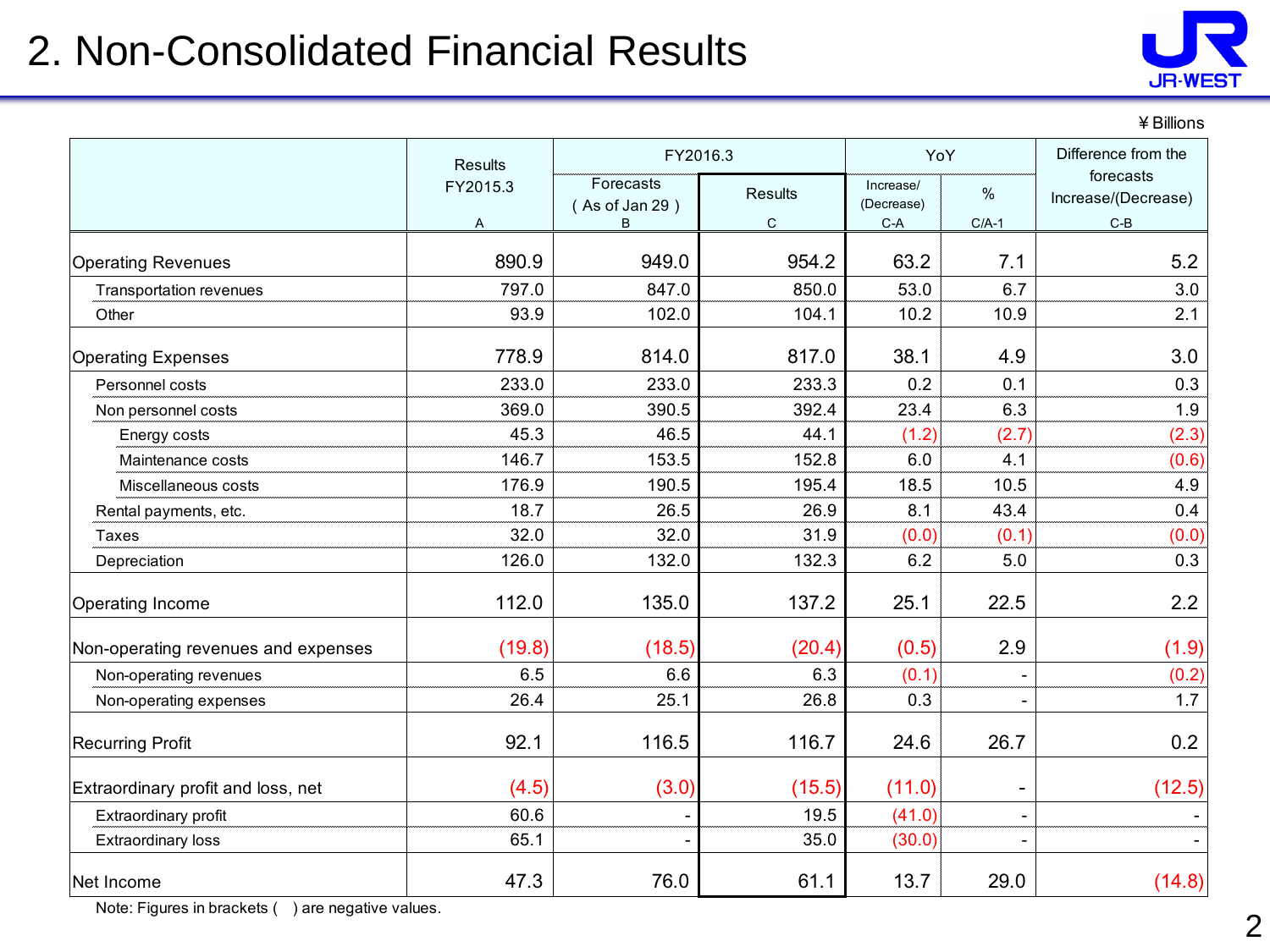#### 3. Major Factors of Increase/Decrease in Transportation Revenues



| ¥ Billions |  |
|------------|--|
|------------|--|

|                             |       |                            | Results FY2016.3 |                                                                                                                                                                                                                                                                                                           |                 |     |                                                                          |     |  |  |  |  |  |  |                |     |
|-----------------------------|-------|----------------------------|------------------|-----------------------------------------------------------------------------------------------------------------------------------------------------------------------------------------------------------------------------------------------------------------------------------------------------------|-----------------|-----|--------------------------------------------------------------------------|-----|--|--|--|--|--|--|----------------|-----|
| Transportation              |       | YoY<br>Increase/(Decrease) |                  | Major factors                                                                                                                                                                                                                                                                                             |                 |     |                                                                          |     |  |  |  |  |  |  |                |     |
| revenues                    |       | Amount                     | %                |                                                                                                                                                                                                                                                                                                           | Amount          |     |                                                                          |     |  |  |  |  |  |  |                |     |
|                             |       |                            |                  | Fundamentals 3.4%                                                                                                                                                                                                                                                                                         | 12.9            |     |                                                                          |     |  |  |  |  |  |  |                |     |
|                             |       |                            |                  |                                                                                                                                                                                                                                                                                                           | Special factors |     |                                                                          |     |  |  |  |  |  |  |                |     |
|                             |       |                            |                  | Hokuriku Shinkansen                                                                                                                                                                                                                                                                                       | 43.3            |     |                                                                          |     |  |  |  |  |  |  |                |     |
|                             |       |                            |                  | the control of the control of the control of the control of the control of the control of the control of the control of the control of the control of the control of the control of the control of the control of the control<br>Silver Week (a five-day holiday in September), leap year effect,<br>etc. | 2.0             |     |                                                                          |     |  |  |  |  |  |  |                |     |
| Shinkansen                  | 437.2 | 61.3                       | 16.3             | Golden Week                                                                                                                                                                                                                                                                                               | 0.8             |     |                                                                          |     |  |  |  |  |  |  |                |     |
|                             |       |                            |                  | The mid-summer Obon holidays                                                                                                                                                                                                                                                                              | 0.5             |     |                                                                          |     |  |  |  |  |  |  |                |     |
|                             |       |                            |                  | Inbound demand                                                                                                                                                                                                                                                                                            | 0.4             |     |                                                                          |     |  |  |  |  |  |  |                |     |
|                             |       |                            |                  | Seniors demand                                                                                                                                                                                                                                                                                            | 0.4             |     |                                                                          |     |  |  |  |  |  |  |                |     |
|                             |       |                            |                  | etc.                                                                                                                                                                                                                                                                                                      |                 |     |                                                                          |     |  |  |  |  |  |  |                |     |
|                             |       |                            |                  | Fundamentals 0.8%                                                                                                                                                                                                                                                                                         | 2.3             |     |                                                                          |     |  |  |  |  |  |  |                |     |
|                             |       |                            |                  | Special factors<br>                                                                                                                                                                                                                                                                                       |                 |     |                                                                          |     |  |  |  |  |  |  |                |     |
| Kansai Urban Area           |       | 5.9                        |                  |                                                                                                                                                                                                                                                                                                           |                 |     |                                                                          |     |  |  |  |  |  |  | Inbound demand | 1.6 |
| (Kyoto-Osaka-<br>Kobe Area) | 302.2 |                            |                  |                                                                                                                                                                                                                                                                                                           |                 | 2.0 | Silver Week (a five-day holiday in September), leap year effect,<br>etc. | 0.6 |  |  |  |  |  |  |                |     |
|                             |       |                            |                  | The mid-summer Obon holidays                                                                                                                                                                                                                                                                              | 0.5             |     |                                                                          |     |  |  |  |  |  |  |                |     |
|                             |       |                            |                  | Golden Week<br><br>etc.                                                                                                                                                                                                                                                                                   | 0.4             |     |                                                                          |     |  |  |  |  |  |  |                |     |
|                             |       |                            |                  | Fundamentals 0.7%                                                                                                                                                                                                                                                                                         | 0.8             |     |                                                                          |     |  |  |  |  |  |  |                |     |
|                             |       |                            |                  | Special factors                                                                                                                                                                                                                                                                                           |                 |     |                                                                          |     |  |  |  |  |  |  |                |     |
| Other                       |       |                            |                  | Separation of management of the conventional lines<br>between Kanazawa and Naoetsu<br>parallel to Hokuriku Shinkansen                                                                                                                                                                                     | (16.2)          |     |                                                                          |     |  |  |  |  |  |  |                |     |
| lines                       | 110.5 | (14.2)                     | (11.4)           | Silver Week (a five-day holiday in September), leap year effect,<br>etc.                                                                                                                                                                                                                                  | 0.3             |     |                                                                          |     |  |  |  |  |  |  |                |     |
|                             |       |                            |                  | The mid-summer Obon holidays                                                                                                                                                                                                                                                                              | 0.3             |     |                                                                          |     |  |  |  |  |  |  |                |     |
|                             |       |                            |                  | Inbound demand                                                                                                                                                                                                                                                                                            | 0.2             |     |                                                                          |     |  |  |  |  |  |  |                |     |
|                             |       |                            |                  | etc.                                                                                                                                                                                                                                                                                                      |                 |     |                                                                          |     |  |  |  |  |  |  |                |     |
| Conventional lines          | 412.7 | (8.3)                      | (2.0)            |                                                                                                                                                                                                                                                                                                           |                 |     |                                                                          |     |  |  |  |  |  |  |                |     |
| Total                       | 850.0 | 53.0                       | 6.7              |                                                                                                                                                                                                                                                                                                           |                 |     |                                                                          |     |  |  |  |  |  |  |                |     |

Note: Revenues from luggage transportation are omitted due to the small amount. Figures in brackets ( ) are negative values.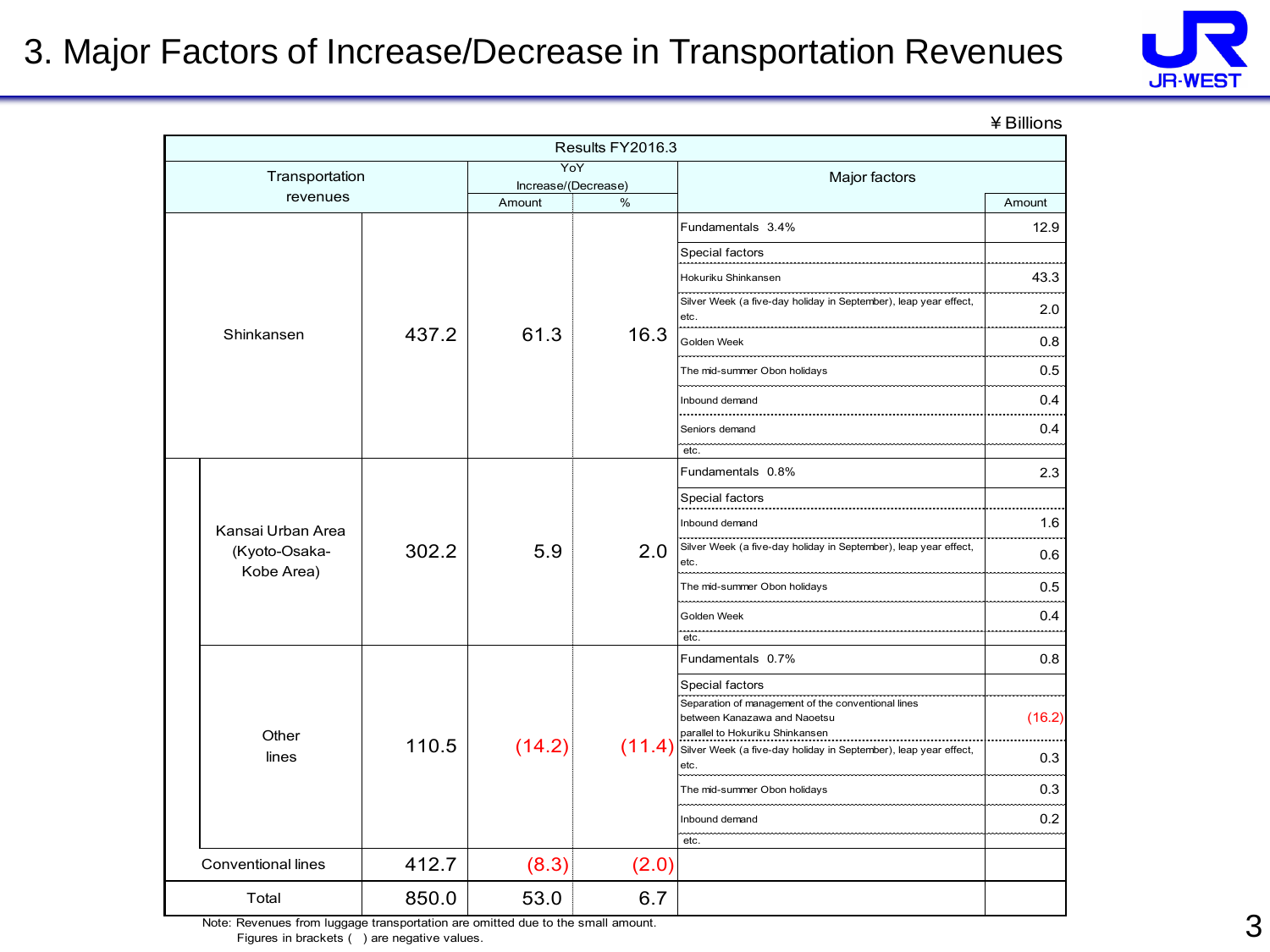#### 4. Transportation Revenues and Passenger-Kilometers



|                                              | <b>Transportation Revenues</b> |                                         |                      |          |                                 |                     | Passenger-Kilometers |                                         |                  |          |                                  |                   |
|----------------------------------------------|--------------------------------|-----------------------------------------|----------------------|----------|---------------------------------|---------------------|----------------------|-----------------------------------------|------------------|----------|----------------------------------|-------------------|
|                                              |                                |                                         |                      |          |                                 | ¥ Billions          |                      |                                         |                  |          | Millions of passenger-kilometers |                   |
|                                              |                                | <b>Fiscal Year</b><br>$(4/1 \sim 3/31)$ |                      |          | 3 months (4Q)<br>$(1/1 - 3/31)$ |                     |                      | <b>Fiscal Year</b><br>$(4/1 \sim 3/31)$ |                  |          | 3 months (4Q)<br>$(1/1 - 3/31)$  |                   |
|                                              | FY2015.3                       | FY2016.3                                | YoY                  | FY2015.3 | FY2016.3                        | YoY                 | FY2015.3             | FY2016.3                                | YoY              | FY2015.3 | FY2016.3                         | YoY               |
| Total                                        | 797.0                          | 850.0                                   | 53.0<br>6.7%         | 195.2    | 203.7                           | 8.5<br>4.4%         | 56,078               | 58,341                                  | 2,262<br>4.0%    | 13,461   | 13,884                           | 422<br>3.1%       |
| Shinkansen                                   | 375.9                          | 437.2                                   | 61.3<br>16.3%        | 91.6     | 102.7                           | 11.1<br>12.2%       | 18,109               | 20,449                                  | 2,339<br>12.9%   | 4,348    | 4,806                            | 458<br>10.5%      |
| <b>Commuter Passes</b>                       | 9.3                            | 10.1                                    | 0.8<br>8.8%          | 2.2      | 2.5                             | 0.2<br>8.9%         | 743                  | 804                                     | 61<br>8.2%       | 187      | 198                              | 11<br>6.1%        |
| Non-Commuter Passes                          | 366.5                          | 427.1                                   | 60.5<br>16.5%        | 89.3     | 100.2                           | 10.9<br>12.2%       | 17,366               | 19,644                                  | 2,278<br>13.1%   | 4,161    | 4,608                            | 446<br>10.7%      |
| <b>Conventional Lines</b>                    | 421.0                          | 412.7                                   | (8.3)<br>(2.0%)      | 103.5    | 100.9                           | (2.6)<br>(2.5%)     | 37,969               | 37,891                                  | (77)<br>(0.2%)   | 9,112    | 9,077                            | (35)<br>$(0.4\%)$ |
| <b>Commuter Passes</b>                       | 142.3                          | 141.0                                   | (1.3)<br>(0.9%)      | 34.0     | 33.8                            | (0.1)<br>(0.6%)     | 22,557               | 22,764                                  | 206<br>0.9%      | 5,295    | 5,350                            | 55<br>1.0%        |
| Non-Commuter Passes                          | 278.7                          | 271.7                                   | (7.0)<br>(2.5%)      | 69.5     | 67.1                            | (2.4)<br>(3.5%)     | 15,411               | 15,127                                  | (284)<br>(1.8%)  | 3,817    | 3,726                            | (90)<br>(2.4%)    |
| Kansai Urban Area<br>(Kyoto-Osaka-Kobe Area) | 296.2                          | 302.2                                   | 5.9<br>2.0%          | 73.2     | 73.7                            | 0.4<br>0.7%         | 28,830               | 29,522                                  | 691<br>2.4%      | 6,966    | 7,078                            | 111<br>1.6%       |
| <b>Commuter Passes</b>                       | 115.2                          | 115.6                                   | 0.4<br>0.4%          | 27.8     | 27.8                            | 0.0<br>0.1%         | 18,356               | 18,714                                  | 357<br>1.9%      | 4,365    | 4,431                            | 65<br>1.5%        |
| Non-Commuter Passes                          | 181.0                          | 186.5                                   | 5.5<br>3.0%          | 45.4     | 45.8                            | 0.4<br>1.0%         | 10,473               | 10,808                                  | 334<br>3.2%      | 2,601    | 2,647                            | 46<br>1.8%        |
| <b>Other Lines</b>                           | 124.8                          | 110.5                                   | (14.2)<br>$(11.4\%)$ | 30.3     | 27.2                            | (3.1)<br>(10.3%)    | 9,138                | 8,369                                   | (768)<br>(8.4%)  | 2,145    | 1,998                            | (147)<br>(6.9%)   |
| <b>Commuter Passes</b>                       | 27.1                           | 25.3                                    | (1.7)<br>$(6.4\%)$   | 6.1      | 5.9                             | (0.2)<br>(3.4%)     | 4,201                | 4,050                                   | (150)<br>(3.6%)  | 929      | 919                              | (10)<br>(1.1%)    |
| Non-Commuter Passes                          | 97.6                           | 85.1                                    | (12.5)<br>(12.8%)    | 24.1     | 21.2                            | (2.9)<br>$(12.0\%)$ | 4,937                | 4,319                                   | (618)<br>(12.5%) | 1,216    | 1,079                            | (137)<br>(11.3%)  |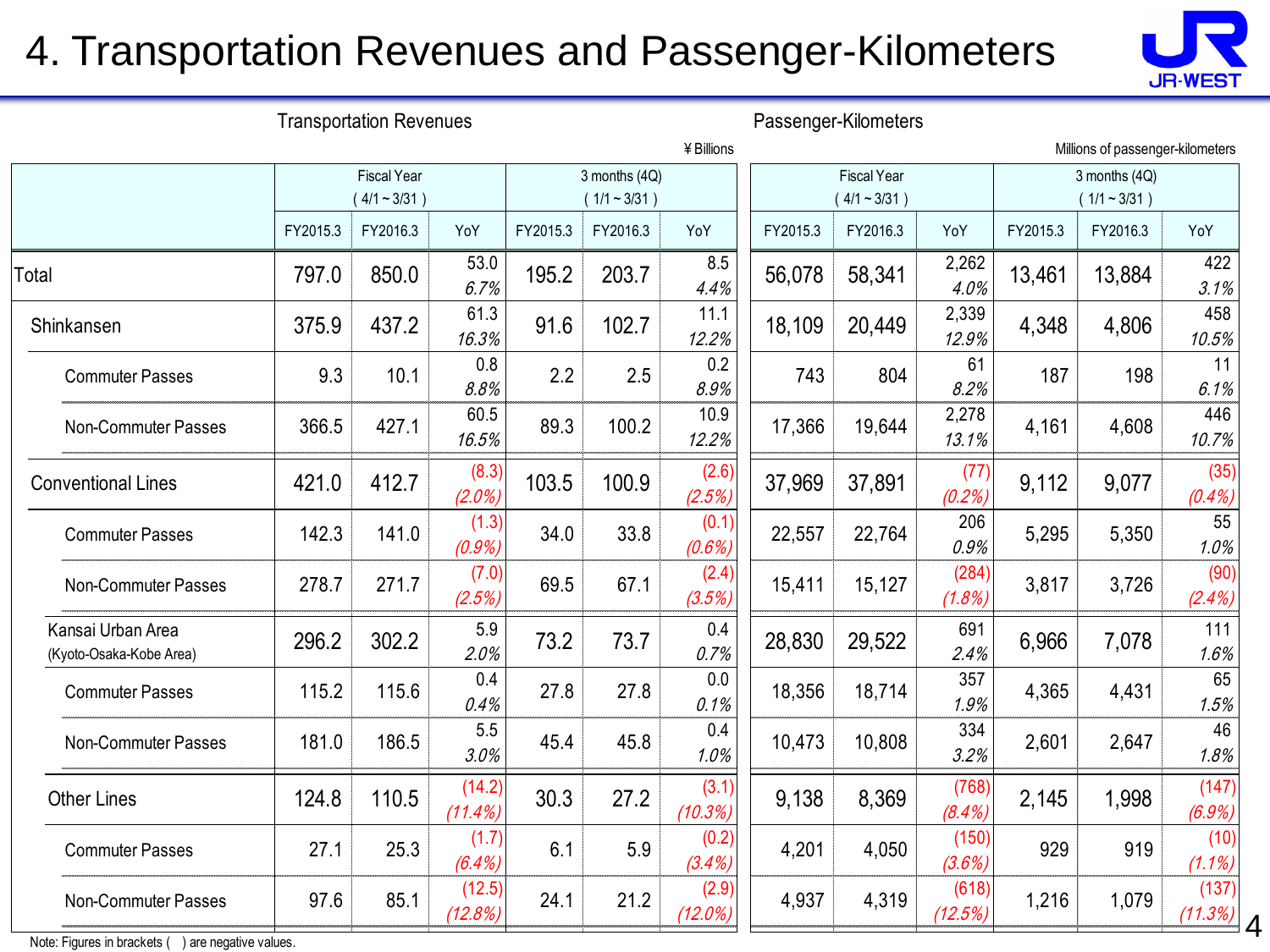#### 5. Major Factors of Increase/Decrease in Operating Expenses (Non-consolidated)



|                                  |       |                                 |       | ¥ Billions                                                                                                                                                                |  |  |  |  |  |
|----------------------------------|-------|---------------------------------|-------|---------------------------------------------------------------------------------------------------------------------------------------------------------------------------|--|--|--|--|--|
|                                  |       | Results FY2016.3                |       |                                                                                                                                                                           |  |  |  |  |  |
| Item                             |       | YoY                             |       |                                                                                                                                                                           |  |  |  |  |  |
|                                  |       | Increase/<br>$\%$<br>(Decrease) |       | Major factors (YoY)                                                                                                                                                       |  |  |  |  |  |
| <b>Personnel costs</b>           | 233.3 | 0.2                             | 0.1   |                                                                                                                                                                           |  |  |  |  |  |
| Energy costs                     | 44.1  | (1.2)                           | (2.7) | Decrease in adjustment amount for fuel cost (1.5), etc.                                                                                                                   |  |  |  |  |  |
| Maintenance<br>costs             | 152.8 | 6.0                             | 4.1   | Increase in maintenance costs for structures +0.7, etc.                                                                                                                   |  |  |  |  |  |
| <b>Miscellaneous</b><br>costs    | 195.4 | 18.5                            | 10.5  | Increase in payments for other JR companies +6.6<br>Increase in advertising expenses +2.4<br>Increase in sales charge +1.1<br>Increase in system related costs +1.1, etc. |  |  |  |  |  |
| Rental Payments,<br>etc          | 26.9  | 8.1                             | 43.4  | Hokuriku Shinkansen                                                                                                                                                       |  |  |  |  |  |
| <b>Taxes</b>                     | 31.9  | (0.0)                           | (0.1) |                                                                                                                                                                           |  |  |  |  |  |
| Depreciation and<br>amortization | 132.3 | 6.2                             | 5.0   | Depreciation of Hokuriku Shinkansen rolling stock, etc.                                                                                                                   |  |  |  |  |  |
| Total                            | 817.0 | 38.1                            | 4.9   |                                                                                                                                                                           |  |  |  |  |  |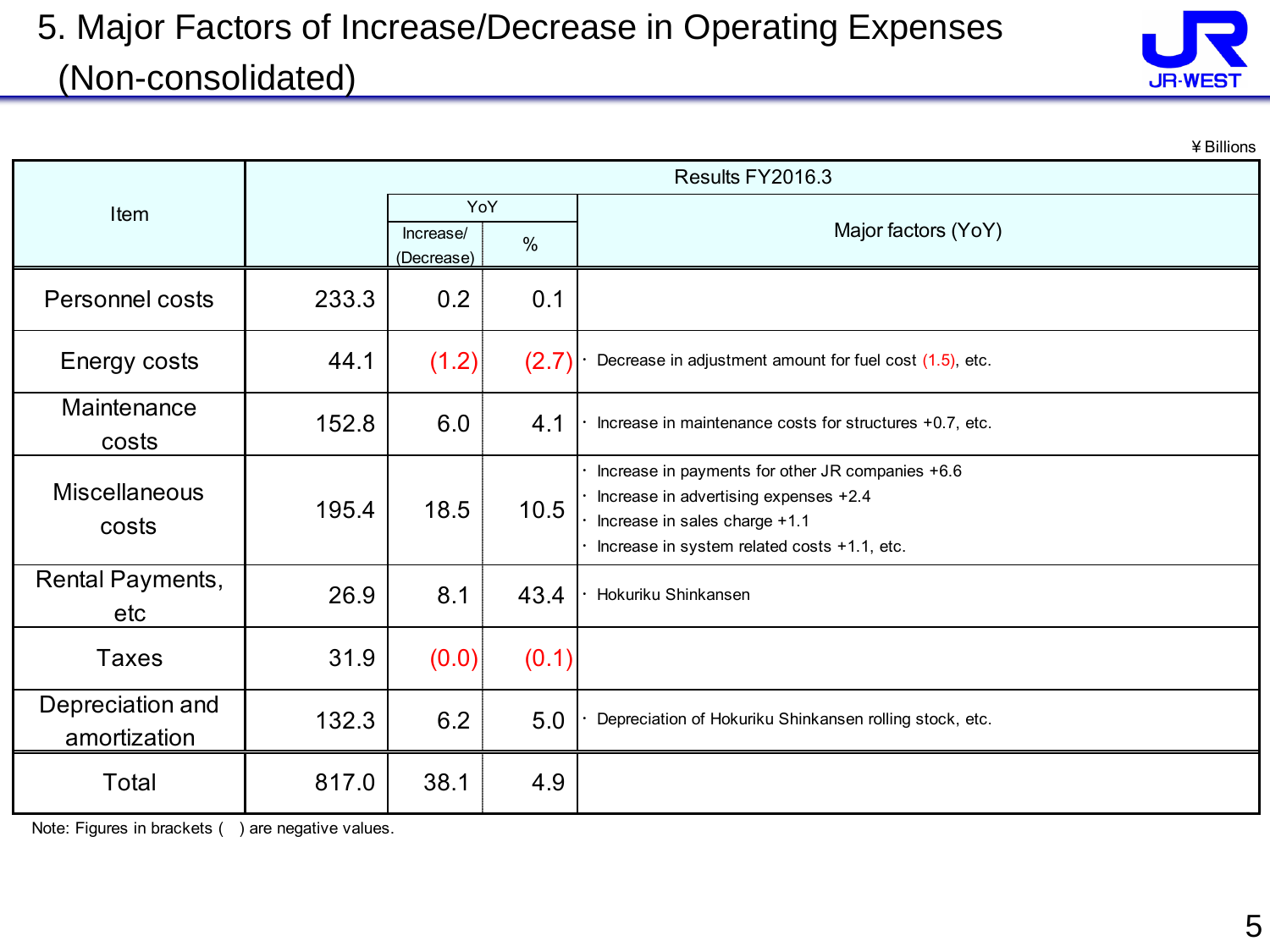

¥Billions

|                                         | <b>Results</b> |                                  | FY2016.3                    | YoY                              |                          | Difference from                               |  |
|-----------------------------------------|----------------|----------------------------------|-----------------------------|----------------------------------|--------------------------|-----------------------------------------------|--|
|                                         | FY2015.3<br>A  | Forecasts<br>(As of Jan 29)<br>B | <b>Results</b><br>${\rm C}$ | Increase/<br>(Decrease)<br>$C-A$ | $\%$<br>$C/A-1$          | the forecasts<br>Increase/(Decrease)<br>$C-B$ |  |
| <b>Operating Revenues</b>               | 1,350.3        | 1,437.0                          | 1,451.3                     | 100.9                            | 7.5                      | 14.3                                          |  |
| <b>Operating Expenses</b>               | 1,210.5        | 1,265.5                          | 1,269.7                     | 59.1                             | 4.9                      | 4.2                                           |  |
| Operating Income                        | 139.7          | 171.5                            | 181.5                       | 41.7                             | 29.9                     | 10.0                                          |  |
| Non-operating revenues and expenses     | (17.7)         | (18.5)                           | (19.2)                      | (1.5)                            | 8.5                      | (0.7)                                         |  |
| Non-operating revenues                  | 9.0            | 7.6                              | 7.8                         | (1.2)                            |                          | 0.2                                           |  |
| Non-operating expenses                  | 26.8           | 26.1                             | 27.1                        | 0.2                              |                          | 1.0                                           |  |
| <b>Recurring Profit</b>                 | 121.9          | 153.0                            | 162.2                       | 40.2                             | 33.0                     | 9.2                                           |  |
| Extraordinary profit and loss, net      | 0.7            | (5.5)                            | (17.1)                      | (17.8)                           | $\overline{\phantom{a}}$ | (11.6)                                        |  |
| Extraordinary profit                    | 69.5           |                                  | 21.5                        | (47.9)                           |                          |                                               |  |
| <b>Extraordinary loss</b>               | 68.7           |                                  | 38.6                        | (30.1)                           |                          |                                               |  |
| Profit attributable to owners of parent | 66.7           | 96.0                             | 85.8                        | 19.1                             | 28.7                     | (10.1)                                        |  |
| Comprehensive Income                    | 74.2           | $\overline{a}$                   | 104.8                       | 30.5                             | 41.2                     |                                               |  |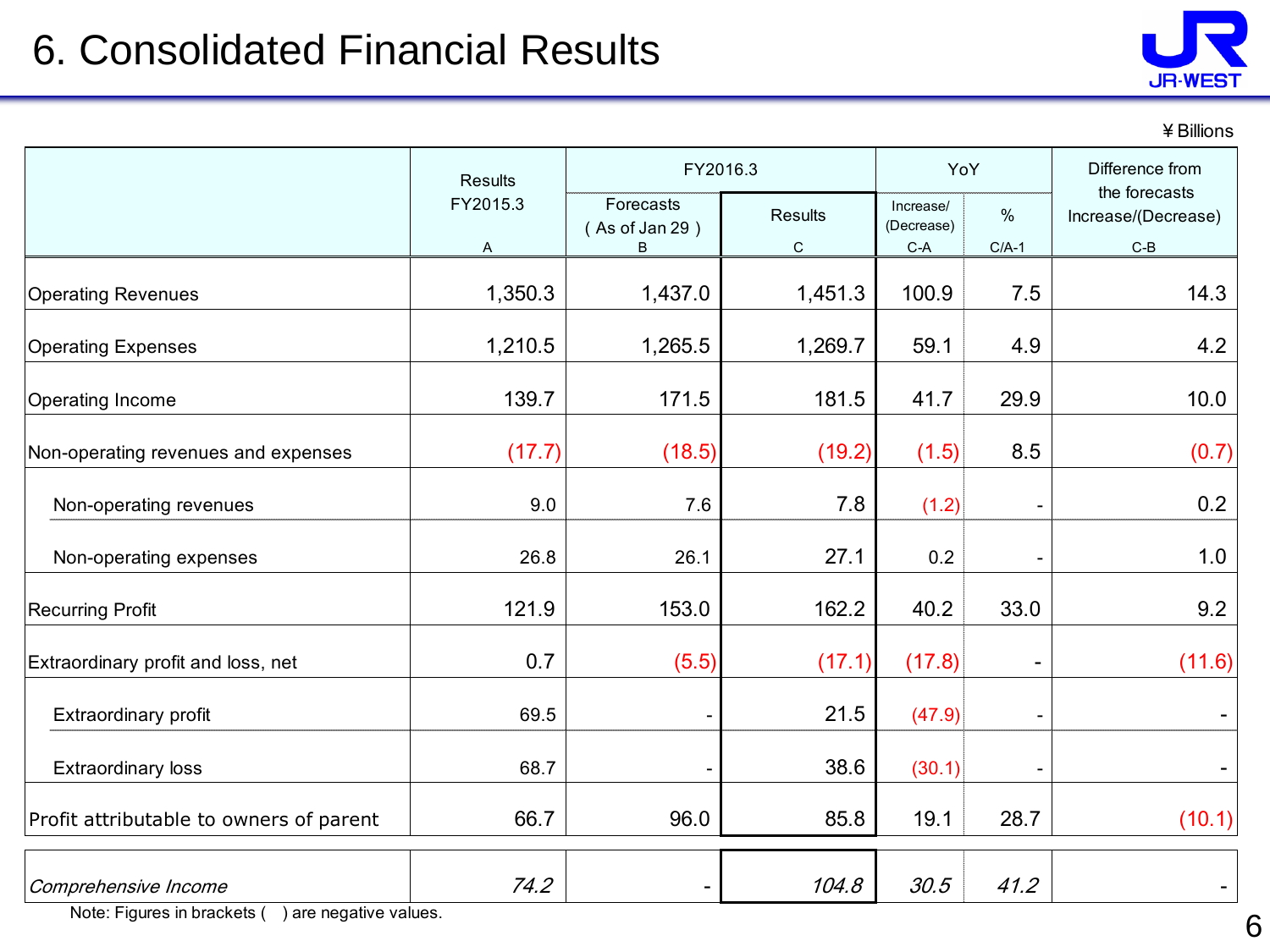### 7. Consolidated Financial Results (Segment Information)



¥Billions

|                                          | <b>Results</b> | FY2016.3                    |                | YoY                     |         | Difference from the              |
|------------------------------------------|----------------|-----------------------------|----------------|-------------------------|---------|----------------------------------|
|                                          | FY2015.3       | Forecasts<br>(As of Jan 29) | <b>Results</b> | Increase/<br>(Decrease) | $\%$    | forecasts<br>Increase/(Decrease) |
|                                          | A              | B                           | C              | $C-A$                   | $C/A-1$ | $C-B$                            |
| Operating Revenues <sup>*1</sup>         | 1,350.3        | 1,437.0                     | 1,451.3        | 100.9                   | 7.5     | 14.3                             |
| Transportation                           | 868.4          | 925.1                       | 928.7          | 60.3                    | 6.9     | 3.6                              |
| Retail                                   | 220.1          | 231.0                       | 232.0          | 11.8                    | 5.4     | 1.0                              |
| Sales of goods and food services         | 133.6          | 143.2                       | 144.9          | 11.3                    | 8.5     | 1.7                              |
| Department stores                        | 78.2           | 80.2                        | 79.1           | 0.8                     | 1.1     | (1.0)                            |
| Real estate                              | 87.2           | 106.6                       | 108.8          | 21.6                    | 24.9    | 2.2                              |
| Shopping center                          | 50.6           | 57.2                        | 57.8           | 7.1                     | 14.2    | 0.6                              |
| Real estate lease and sale* <sup>3</sup> | 34.7           | 47.7                        | 49.2           | 14.4                    | 41.7    | 1.5                              |
|                                          | [5.8]          | [18.4]                      | [19.5]         | $[13.7]$                | [235.7] | [1.1]                            |
| Other businesses                         | 174.4          | 174.3                       | 181.5          | 7.0                     | 4.1     | 7.2                              |
| Hotel                                    | 34.8           | 35.8                        | 36.5           | 1.6                     | 4.8     | 0.7                              |
| Nippon Travel Agency                     | 42.5           | 41.4                        | 41.6           | (0.8)                   | (2.1)   | 0.2                              |
| Operating Income <sup>*2</sup>           | 139.7          | 171.5                       | 181.5          | 41.7                    | 29.9    | 10.0                             |
| Transportation                           | 100.6          | 121.8                       | 125.1          | 24.5                    | 24.3    | 3.3                              |
| Retail                                   | 1.5            | 5.1                         | 5.3            | 3.7                     | 233.0   | 0.2                              |
| Sales of goods and food services         | 3.9            |                             | 4.6            | 0.7                     | 17.9    |                                  |
| Department stores                        | (2.2)          |                             | 0.3            | 2.6                     |         |                                  |
| Real estate                              | 25.1           | 31.8                        | 32.7           | 7.5                     | 29.9    | 0.9                              |
| Shopping center                          | 7.3            |                             | 9.3            | 1.9                     | 26.3    |                                  |
| Real estate lease and sale               | 8.1            |                             | 12.5           | 4.3                     | 53.1    |                                  |
| Other businesses                         | 15.6           | 16.0                        | 22.4           | 6.7                     | 43.5    | 6.4                              |
| Hotel                                    | 2.1            |                             | 2.7            | 0.5                     | 28.3    |                                  |
| Nippon Travel Agency                     | 0.6            |                             | 0.4            | (0.2)                   | (33.0)  | $\overline{\phantom{0}}$         |

Note: Figures in brackets () are negative values.

\*<sup>1</sup> Operating revenues are the revenues from third parties ( = customers).

The breakdowns of operating revenues by each segment are the sums of revenues of major subsidiaries.

\*<sup>2</sup> The breakdowns of operating income by each segment are the sums of incomes of major subsidiaries before eliminating internal transactions.

\*<sup>3</sup> Figures in brackets 【 】 are the sales of condominiums. (Revenues from third parties) (Included in Real estate lease and sale)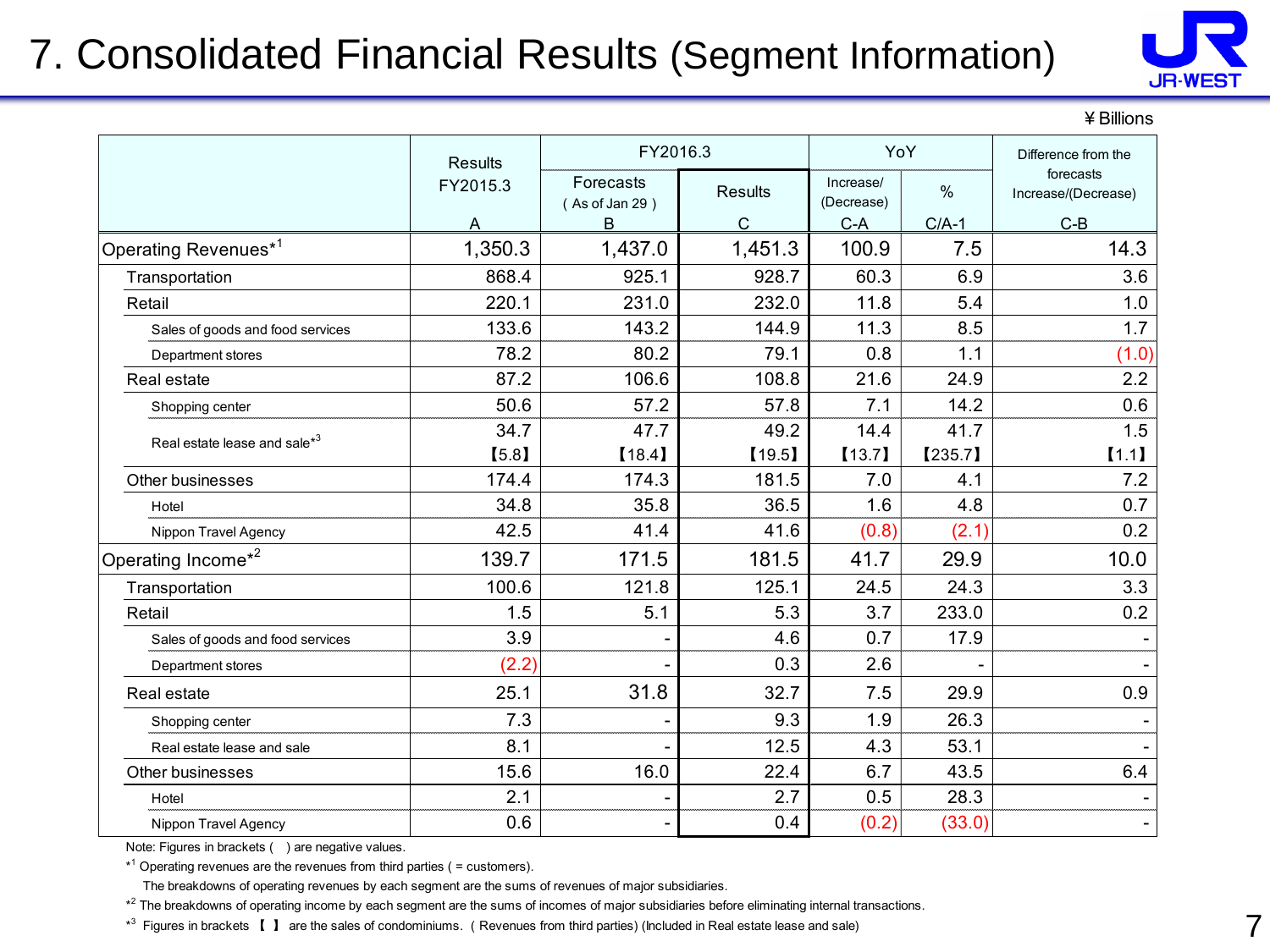#### 8. Consolidated Financial Situation and Statements of Cash Flows



|                                                         |                         |                         | ¥ Billions                               |
|---------------------------------------------------------|-------------------------|-------------------------|------------------------------------------|
|                                                         | As of March 31,<br>2015 | As of March 31,<br>2016 | <b>Difference</b><br>increase/(decrease) |
|                                                         | A                       | B                       | B-A                                      |
| Assets                                                  | 2,786.4                 | 2,843.1                 | 56.7                                     |
| Liabilities                                             | 1,939.7                 | 1,916.8                 | (22.9)                                   |
| Net assets                                              | 846.7                   | 926.3                   | 79.6                                     |
| Balance of Long-term Debt and Payables                  | 1,004.2                 | 1,001.8                 | (2.3)                                    |
| $\blacksquare$ Average interest rate (%) $\blacksquare$ | [2.40]                  | [2.25]                  | $(0.15)$ I                               |
| Shinkansen Purchase Liability                           | 167.6                   | 134.6                   | (32.9)                                   |
| $\blacksquare$ Average interest rate (%) $\blacksquare$ | [6.05]                  | [6.28]                  | [0.23]                                   |
| <b>Bonds</b>                                            | 479.9                   | 494.9                   | 15.0                                     |
| <b>[Average interest rate (%)</b> ]                     | [2.08]                  | [2.00]                  | $(0.08)$ ]                               |
| Equity ratio (%)                                        | 28.8                    | 30.9                    | 2.1                                      |
| Net assets per share $(*)$                              | 4,138.65                | 4,534.29                | 395.64                                   |

|                                                    | Results<br>FY2015.3<br>A | Results<br>FY2016.3<br>B | YoY<br>increase/(decrease)<br>B-A |
|----------------------------------------------------|--------------------------|--------------------------|-----------------------------------|
| Cash flows from operating activities               | 223.6                    | 259.8                    | 36.2                              |
| Cash flows from investing activities               | (212.9)                  | (233.2)                  | (20.3)                            |
| Free cash flows                                    | 10.7                     | 26.6                     | 15.9                              |
| Cash flows from financing activities               | 1.6                      | (31.3)                   | (33.0)                            |
| Change in cash and cash equivalents, net           | 12.3                     | (4.6)                    | (17.0)                            |
| Cash and cash equivalents at the end of the period | 85.3                     | 80.6                     | (4.6)                             |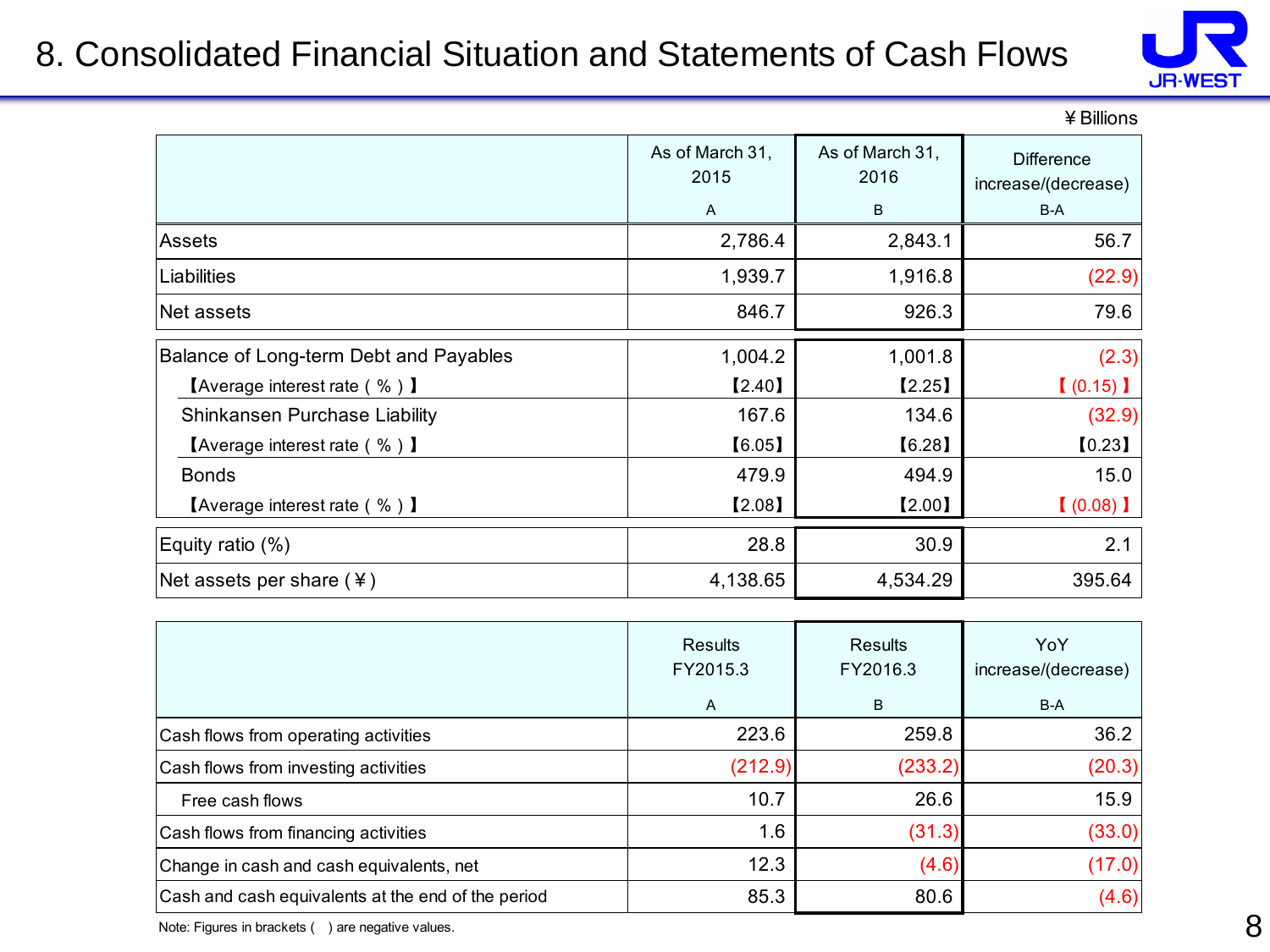#### 9. Non-Consolidated Financial Forecasts



|                                     | <b>Results</b> | <b>Forecasts</b> | YoY                 |               |
|-------------------------------------|----------------|------------------|---------------------|---------------|
|                                     | FY2016.3       | FY2017.3         | Increase/           | $\frac{9}{6}$ |
|                                     | Α              | B                | (Decrease)<br>$B-A$ | $B/A-1$       |
| <b>Operating Revenues</b>           | 954.2          | 952.5            | (1.7)               | (0.2)         |
| <b>Transportation revenues</b>      | 850.0          | 848.5            | (1.5)               | (0.2)         |
| Other                               | 104.1          | 104.0            | (0.1)               | (0.2)         |
| <b>Operating Expenses</b>           | 817.0          | 816.5            | (0.5)               | (0.1)         |
| Personnel costs                     | 233.3          | 223.0            | (10.3)              | (4.4)         |
| Non personnel costs                 | 392.4          | 390.5            | (1.9)               | (0.5)         |
| Energy costs                        | 44.1           | 42.0             | (2.1)               | (4.8)         |
| Maintenance costs                   | 152.8          | 153.0            | 0.1                 | 0.1           |
| Miscellaneous costs                 | 195.4          | 195.5            | 0.0                 | 0.0           |
| Rental payments, etc.               | 26.9           | 30.5             | 3.5                 | 13.2          |
| <b>Taxes</b>                        | 31.9           | 35.0             | 3.0                 | 9.5           |
| Depreciation                        | 132.3          | 137.5            | 5.1                 | 3.9           |
| Operating Income                    | 137.2          | 136.0            | (1.2)               | (0.9)         |
| Non-operating revenues and expenses | (20.4)         | (17.0)           | 3.4                 | (17.0)        |
| Non-operating revenues              | 6.3            | 6.5              | 0.1                 |               |
| Non-operating expenses              | 26.8           | 23.5             | (3.3)               |               |
| <b>Recurring Profit</b>             | 116.7          | 119.0            | 2.2                 | 1.9           |
| Extraordinary profit and loss, net  | (15.5)         | (1.0)            | 14.5                |               |
| Extraordinary profit                | 19.5           |                  | ÷                   |               |
| <b>Extraordinary loss</b>           | 35.0           |                  |                     |               |
| Net Income                          | 61.1           | 82.0             | 20.8                | 34.2          |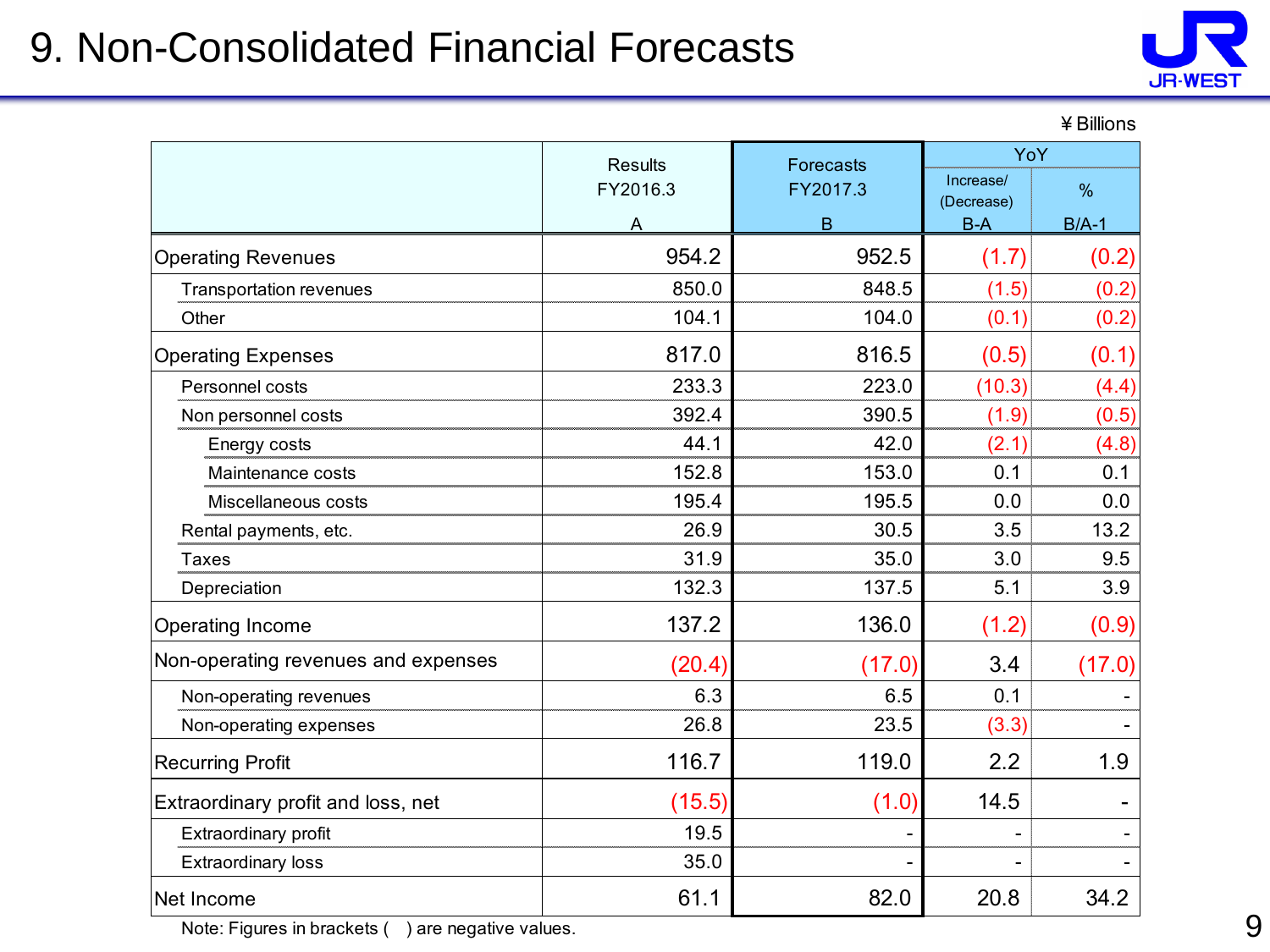

¥Billions

|                                | <b>Results</b> | <b>Forecasts</b> | YoY                     |               |
|--------------------------------|----------------|------------------|-------------------------|---------------|
|                                | FY2016.3       | FY2017.3         | Increase/<br>(Decrease) | $\frac{0}{0}$ |
|                                | A              | B                | $B-A$                   | $B/A-1$       |
|                                |                |                  |                         |               |
| Shinkansen                     | 437.2          | 435.5            | (1.7)                   | (0.4)         |
| Kansai Urban Area              |                |                  |                         |               |
| (Kyoto-Osaka-Kobe Area)        | 302.2          | 302.9            | 0.6                     | 0.2           |
|                                |                |                  |                         |               |
| <b>Other lines</b>             | 110.5          | 110.0            | (0.4)                   | (0.4)         |
|                                |                |                  |                         |               |
| <b>Conventional lines</b>      | 412.7          | 412.9            | 0.2                     | 0.1           |
|                                |                |                  |                         |               |
| <b>Transportation revenues</b> | 850.0          | 848.5            | (1.5)                   | (0.2)         |

Note: Revenues from luggage transportation are omitted due to the small amount.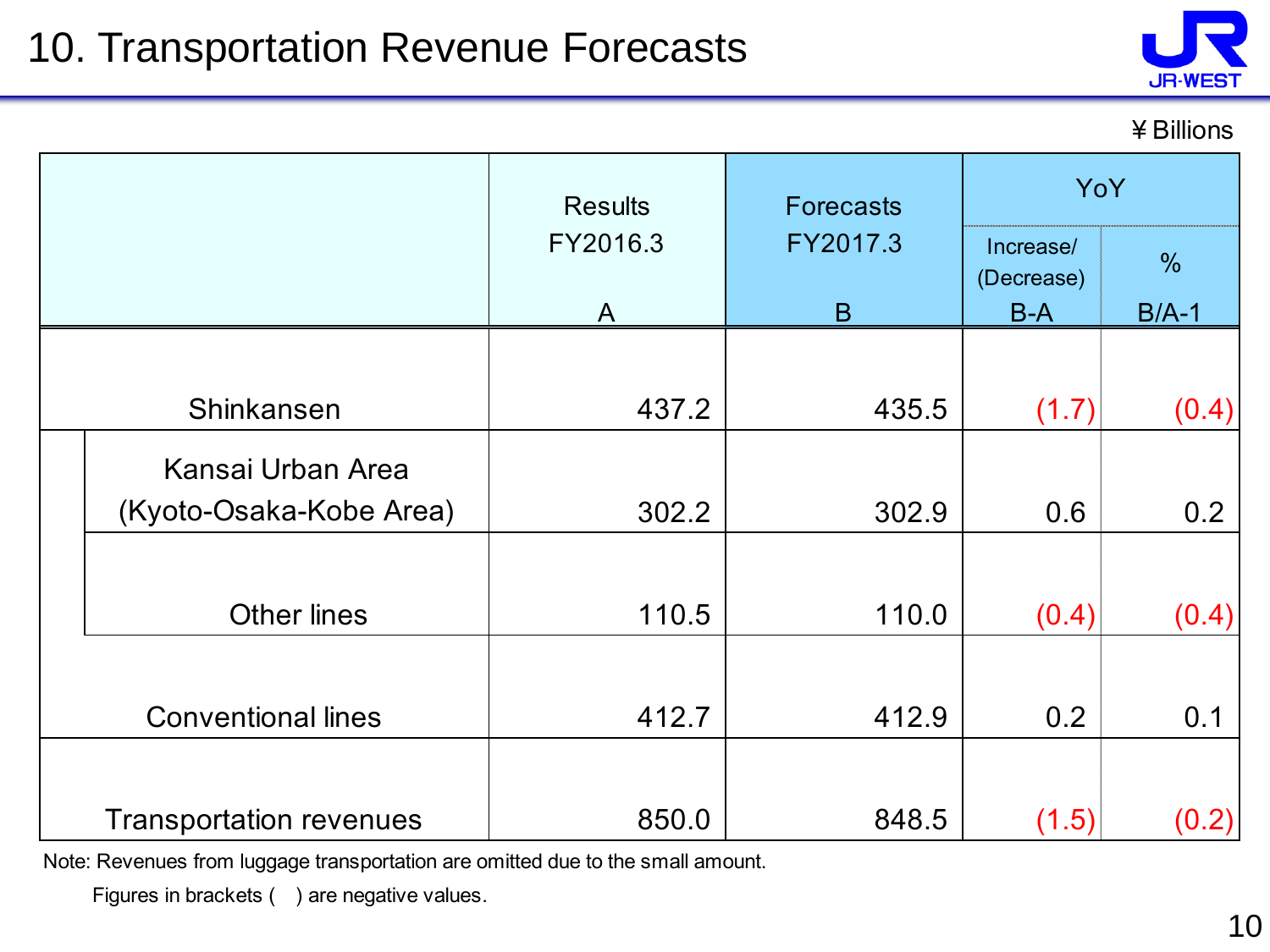# 11. Operating Expenses Forecasts (Non-Consolidated)



¥Billions

|                                  | Forecasts FY2017.3 |                         |               |                                                                                                                                                 |
|----------------------------------|--------------------|-------------------------|---------------|-------------------------------------------------------------------------------------------------------------------------------------------------|
| Item                             |                    | YoY                     |               |                                                                                                                                                 |
|                                  |                    | Increase/<br>(Decrease) | $\frac{9}{6}$ | Major factors (YoY)                                                                                                                             |
| Personnel costs                  | 223.0              | (10.3)                  | (4.4)         | Decrease in amortization of accumulated unrecognized actuarial differences of retirement<br>benefits obligation<br>Difference in personnel, etc |
| Energy costs                     | 42.0               | (2.1)                   | (4.8)         | Decrease in adjustment amount for fuel cost, etc.                                                                                               |
| Maintenance<br>costs             | 153.0              | 0.1                     | 0.1           | Allowance reserve for the large-scale renovation<br>Decrease in maintenance costs for structures, etc.                                          |
| <b>Miscellaneous</b><br>costs    | 195.5              | 0.0                     | 0.0           | Increase in system related costs<br>Decrease in advertising expenses, etc.                                                                      |
| Rental Payments,<br>etc          | 30.5               | 3.5                     | 13.2          | Increase in amount equivalent to fixed asset tax for Hokuriku Shinkansen infrastructure                                                         |
| <b>Taxes</b>                     | 35.0               | 3.0                     | 9.5           | Increase in business tax, etc.                                                                                                                  |
| Depreciation and<br>amortization | 137.5              | 5.1                     | 3.9           | Increase in facilities                                                                                                                          |
| Total                            | 816.5              | (0.5)                   | (0.1)         |                                                                                                                                                 |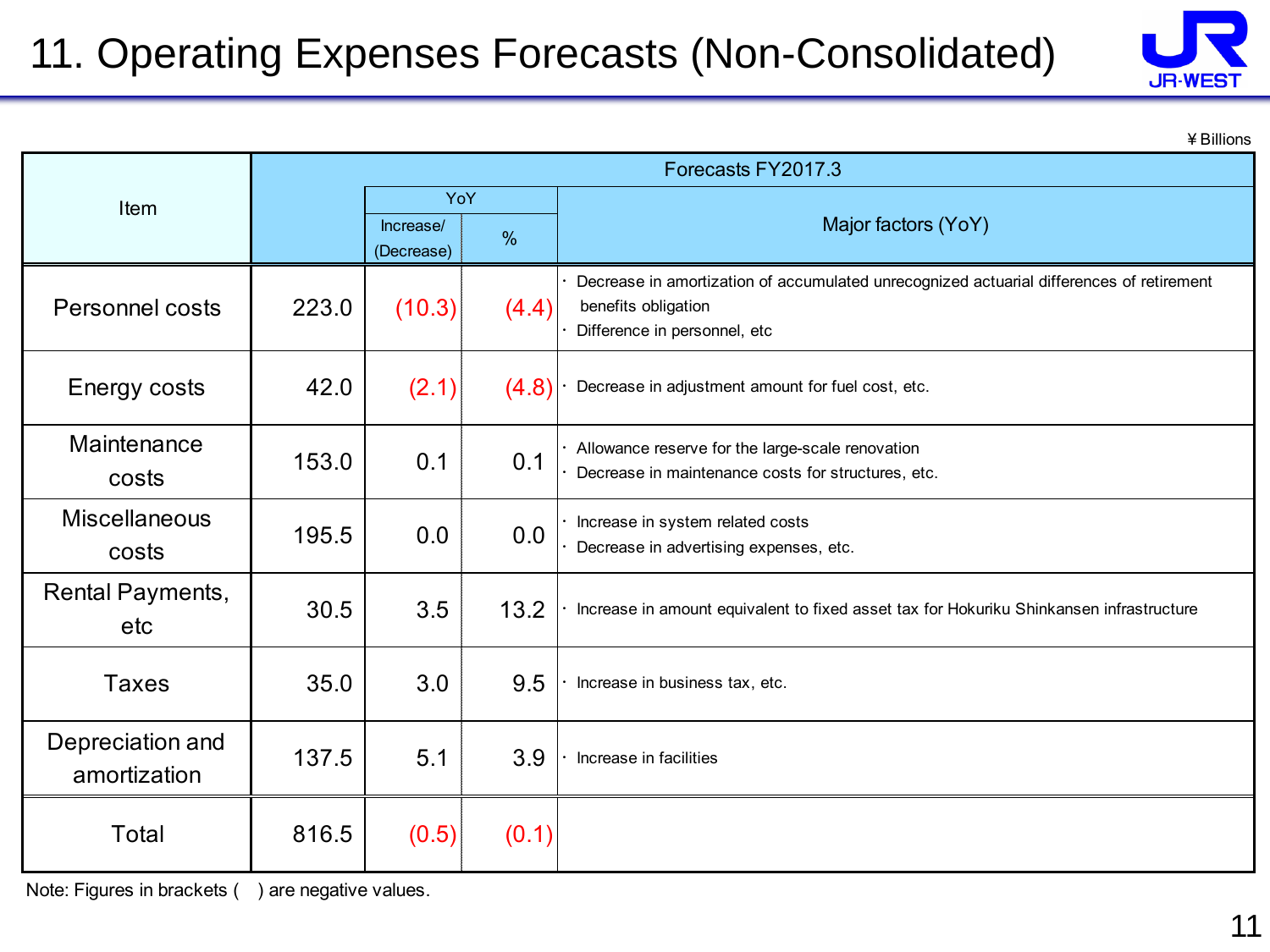### 12. Consolidated Financial Forecasts



#### ¥Billions

|                                         | <b>Results</b> | <b>Forecasts</b> | YoY                     |               |
|-----------------------------------------|----------------|------------------|-------------------------|---------------|
|                                         | FY2016.3       | FY2017.3         | Increase/<br>(Decrease) | $\frac{9}{6}$ |
|                                         | A              | B                | $B-A$                   | $B/A-1$       |
| <b>Operating Revenues</b>               | 1,451.3        | 1,450.0          | (1.3)                   | (0.1)         |
| <b>Operating Expenses</b>               | 1,269.7        | 1,274.5          | 4.7                     | 0.4           |
| Operating Income                        | 181.5          | 175.5            | (6.0)                   | (3.3)         |
| Non-operating revenues and expenses     | (19.2)         | (16.0)           | 3.2                     | (17.0)        |
| Non-operating revenues                  | 7.8            | 7.5              | (0.3)                   |               |
| Non-operating expenses                  | 27.1           | 23.5             | (3.6)                   |               |
| <b>Recurring Profit</b>                 | 162.2          | 159.5            | (2.7)                   | (1.7)         |
| Extraordinary profit and loss, net      | (17.1)         | (2.5)            | 14.6                    |               |
| <b>Extraordinary profit</b>             | 21.5           |                  |                         |               |
| <b>Extraordinary loss</b>               | 38.6           |                  |                         |               |
| Profit attributable to owners of parent | 85.8           | 106.5            | 20.6                    | 24.0          |
| Net income per share( $\angle$ )        | 443.53         | 550.09           |                         |               |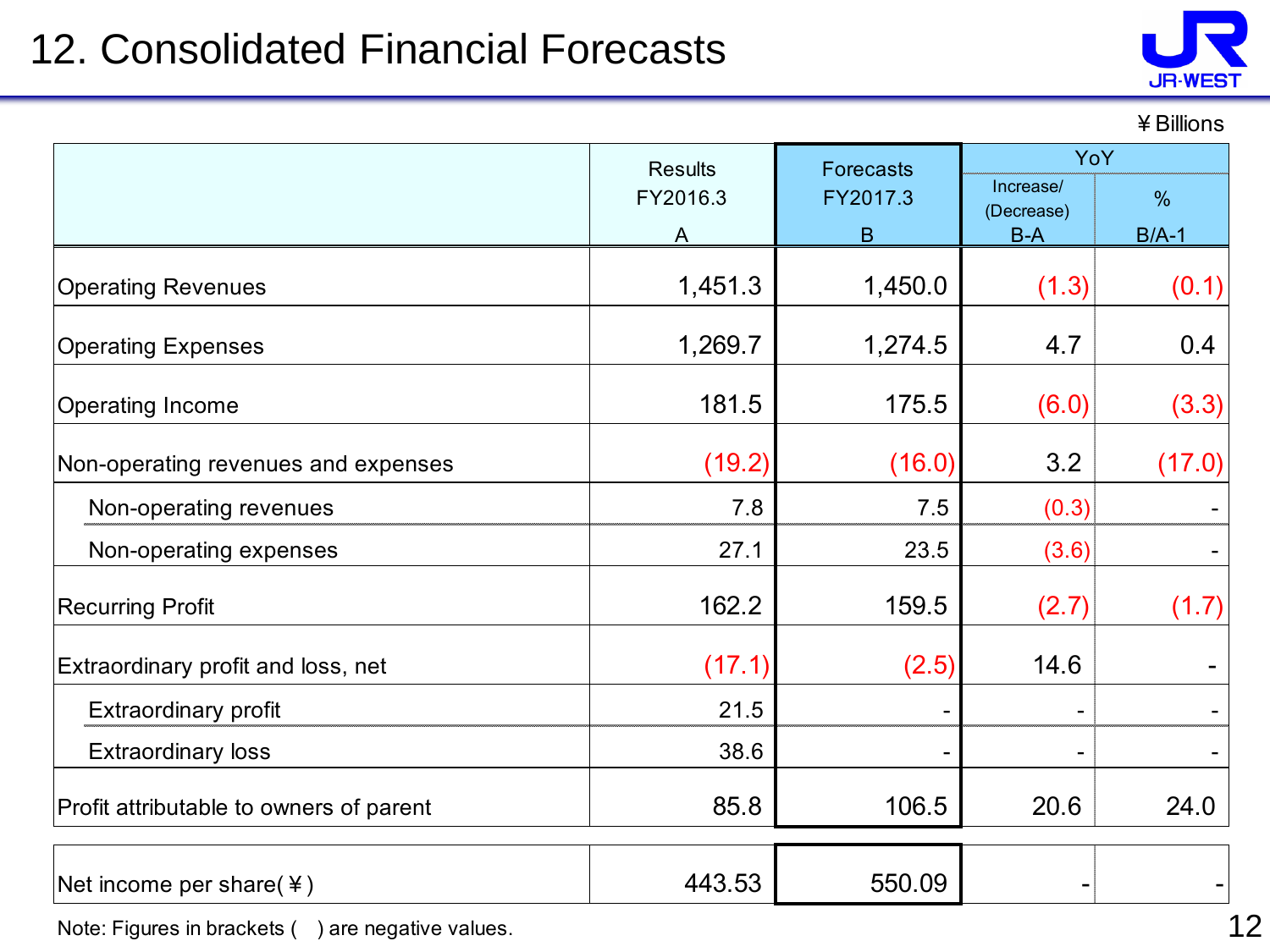# 13. Consolidated Financial Forecasts (Segment Information)

¥Billions

**JR-WEST** 

|                                          | <b>Results</b> | <b>Forecasts</b> | YoY                     |               |
|------------------------------------------|----------------|------------------|-------------------------|---------------|
|                                          | FY2016.3       | FY2017.3         | Increase/<br>(Decrease) | $\frac{0}{0}$ |
|                                          | A              | B                | $B-A$                   | $B/A-1$       |
| Operating Revenues <sup>*1</sup>         | 1,451.3        | 1,450.0          | (1.3)                   | (0.1)         |
| Transportation                           | 928.7          | 925.7            | (3.0)                   | (0.3)         |
| Retail                                   | 232.0          | 241.8            | 9.7                     | 4.2           |
| Sales of goods and food services         | 144.9          | 152.1            | 7.1                     | 4.9           |
| Department stores                        | 79.1           | 80.7             | 1.5                     | 2.0           |
| <b>Real estate</b>                       | 108.8          | 104.4            | (4.4)                   | (4.1)         |
| Shopping center                          | 57.8           | 59.9             | 2.0                     | 3.5           |
| Real estate lease and sale <sup>*2</sup> | 49.2           | 42.7             | (6.5)                   | (13.4)        |
|                                          | [19.5]         | [11.6]           | $(7.8)$ )               | (40.3)        |
| <b>Other businesses</b>                  | 181.5          | 178.1            | (3.4)                   | (1.9)         |
| Hotel                                    | 36.5           | 36.6             | 0.0                     | 0.1           |
| Nippon Travel Agency                     | 41.6           | 42.8             | 1.1                     | 2.8           |
| <b>Operating Income</b>                  | 181.5          | 175.5            | (6.0)                   | (3.3)         |
| Transportation                           | 125.1          | 122.3            | (2.8)                   | (2.3)         |
| Retail                                   | 5.3            | 5.4              | 0.0                     | 1.5           |
| Real estate                              | 32.7           | 31.4             | (1.3)                   | (4.1)         |
| <b>Other businesses</b>                  | 22.4           | 19.9             | (2.5)                   | (11.3)        |

Note: Figures in brackets () are negative values.

 $*$ <sup>1</sup> Operating revenues are the revenues from third parties ( = customers).

The breakdowns of operating revenues by each segment are the sums of revenues of major subsidiaries.

\*<sup>2</sup> Figures in brackets 【 】 are the sales of condominiums. (Revenues from third parties) (Included in Real estate lease and sale)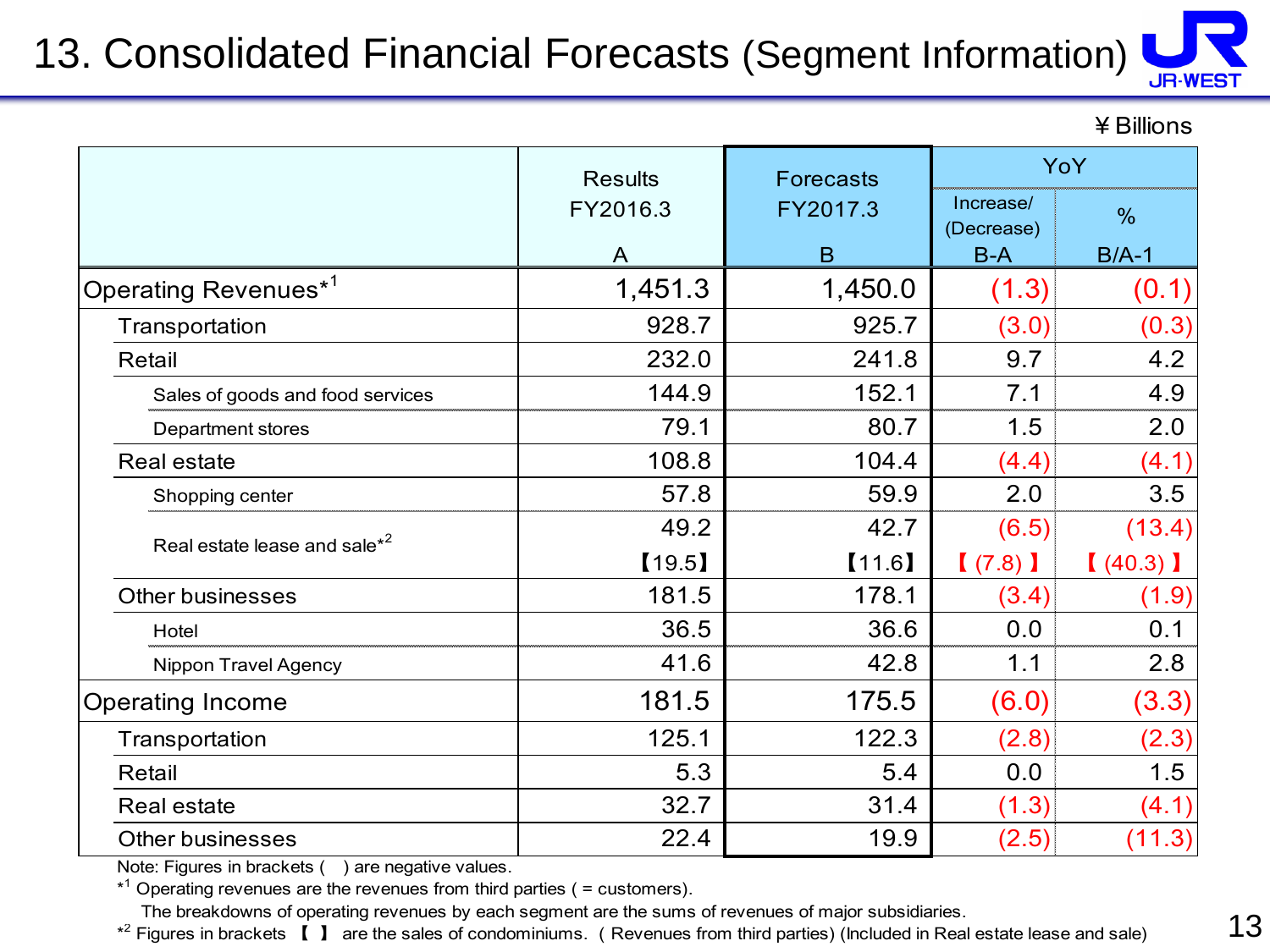

#### Persons, ¥Billions

|                                                     | <b>Results</b><br>FY2015.3 | <b>Results</b><br>FY2016.3 | <b>Forecasts</b><br>FY2017.3 |  |
|-----------------------------------------------------|----------------------------|----------------------------|------------------------------|--|
| ROA (%, Consolidated)                               | 5.1                        | 6.4                        | 6.1                          |  |
| ROE (%, Consolidated)                               | 8.4                        | 10.2                       | 11.6                         |  |
| EBITDA (Consolidated)*1                             | 289.3                      | 338.1                      | 338.5                        |  |
| Depreciation (Consolidated)                         | 149.5                      | 156.6                      | 163.0                        |  |
| Capital Expenditure<br>(Consolidated, own fund)     | 225.6                      | 233.1                      | 193.0                        |  |
| Capital Expenditure<br>(Non-consolidated, own fund) | 186.4                      | 198.7                      | 163.0                        |  |
| Safety related capital expenditure                  | 90.2                       | 126.0                      | 104.5                        |  |
| Dividends per share $(*)$                           | 125                        | 135                        | 140                          |  |

\*1 EBITDA = Operating Income + Depreciation

|                                       | <b>Results</b><br>FY2015.3 |                  | <b>Results</b><br>FY2016.3 |                  | Forecasts<br>FY2017.3 |                  |
|---------------------------------------|----------------------------|------------------|----------------------------|------------------|-----------------------|------------------|
|                                       |                            |                  |                            |                  |                       |                  |
|                                       | Consolidated               | Non-Consolidated | Consolidated               | Non-Consolidated | Consolidated          | Non-Consolidated |
| No. of employees at the end of period | 47,565                     | 26,886           | 47,456                     | 26,555           |                       |                  |
| <b>Financial Expenses, net</b>        | (24.9)                     | (24.3)           | (23.3)                     | (22.6)           | (22.0)                | (21.3)           |
| Interest and dividend income          | 0.9                        | 1.4              | 0.7                        | 1.5              | 0.6                   | 1.2              |
| Interest expenses                     | 25.8                       | 25.7             | 24.1                       | 24.1             | 22.6                  | 22.5             |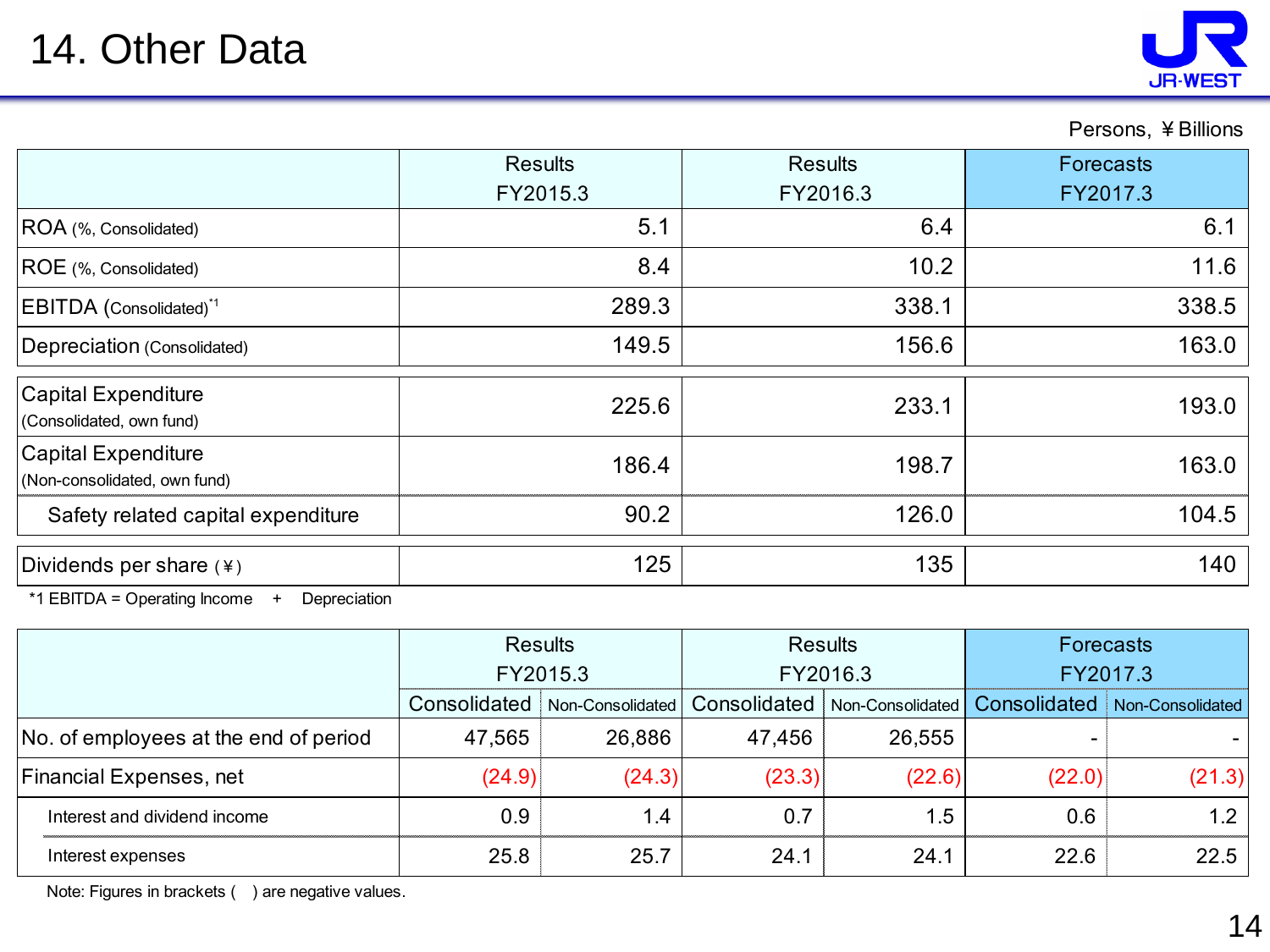#### 15. Redemption Plan of Shinkansen Purchase Liability